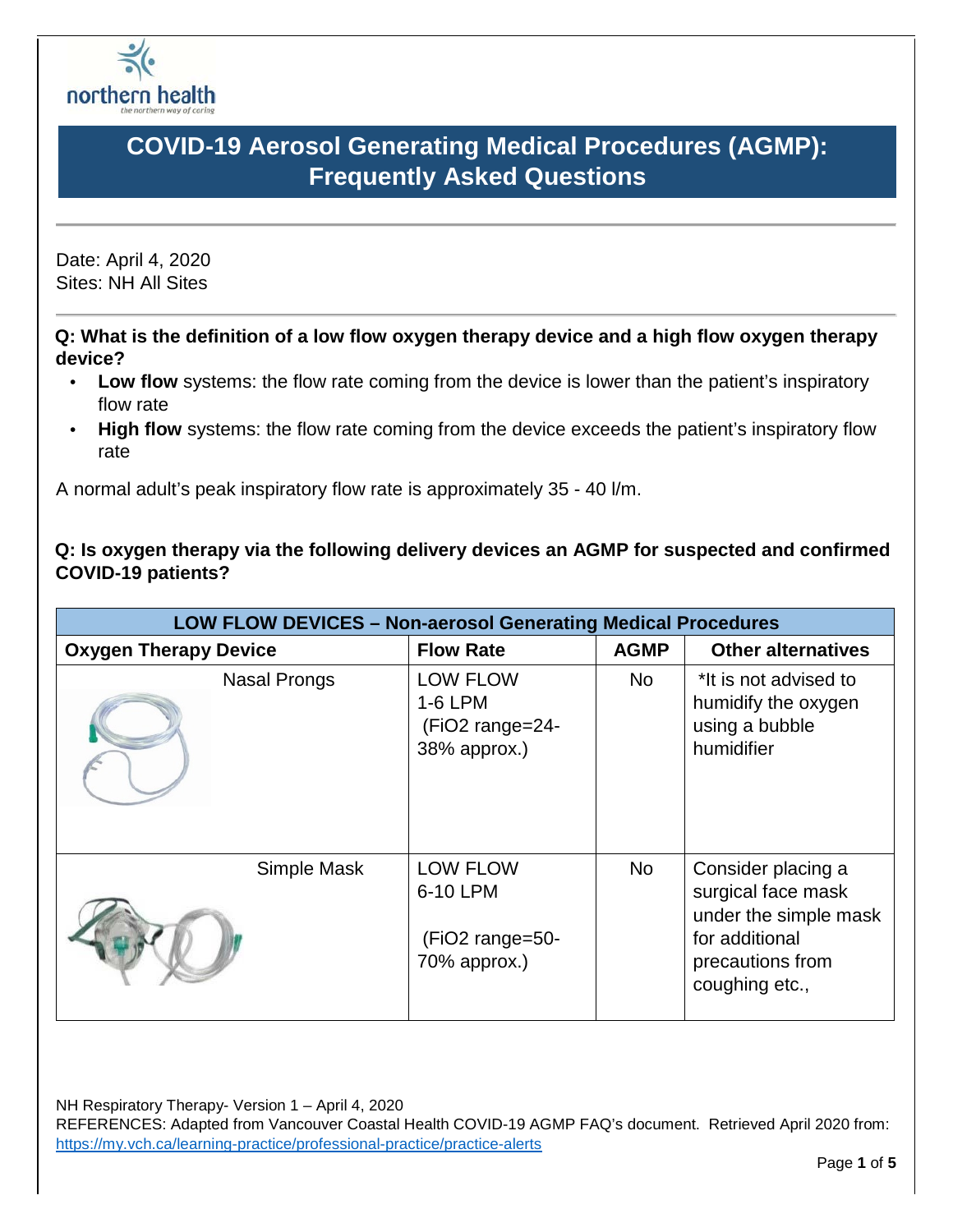

| Non-<br>Rebreather<br>Mask (NRB) | <b>LOW FLOW</b><br>10-15 LPM<br>(FiO2 range=70-<br>100% approx.) | No | Consider placing a<br>surgical face mask<br>under the simple mask<br>for additional<br>precautions from<br>coughing etc., |
|----------------------------------|------------------------------------------------------------------|----|---------------------------------------------------------------------------------------------------------------------------|
|                                  |                                                                  |    |                                                                                                                           |

| <b>HIGH FLOW DEVICES and Other Aerosol Generating Medical Procedures</b>                           |                                                                               |             |                                                                                                                                                                                                                                 |  |
|----------------------------------------------------------------------------------------------------|-------------------------------------------------------------------------------|-------------|---------------------------------------------------------------------------------------------------------------------------------------------------------------------------------------------------------------------------------|--|
| <b>Oxygen Therapy Device</b>                                                                       | <b>Flow Rate</b>                                                              | <b>AGMP</b> | <b>Other Alternatives</b>                                                                                                                                                                                                       |  |
| <b>Bag Mask Ventilation (Bagger)</b>                                                               | Greater than<br>15LPM and<br>positive pressure<br>when the bag is<br>squeezed | <b>YES</b>  | Filter the bagger and<br>ensure airborne PPE<br>is worn by all staff.<br>Verify good seal with<br>patient face using two<br>hand technique to<br>minimize exposure to<br>patients exhaled<br>breaths Do not use a<br>PEEP valve |  |
| Single and Double Flow via large<br>volume nebulizer to a Face Mask or<br><b>Tracheostomy Mask</b> | 30-50LPM                                                                      | <b>YES</b>  | Choose a High Flow<br>option such as<br>Optiflow, Airvo or<br>Vapotherm. Use in<br>single patient rooms,<br>ideally with negative<br>pressure ventilation.<br><b>Airborne PPE</b><br>required.                                  |  |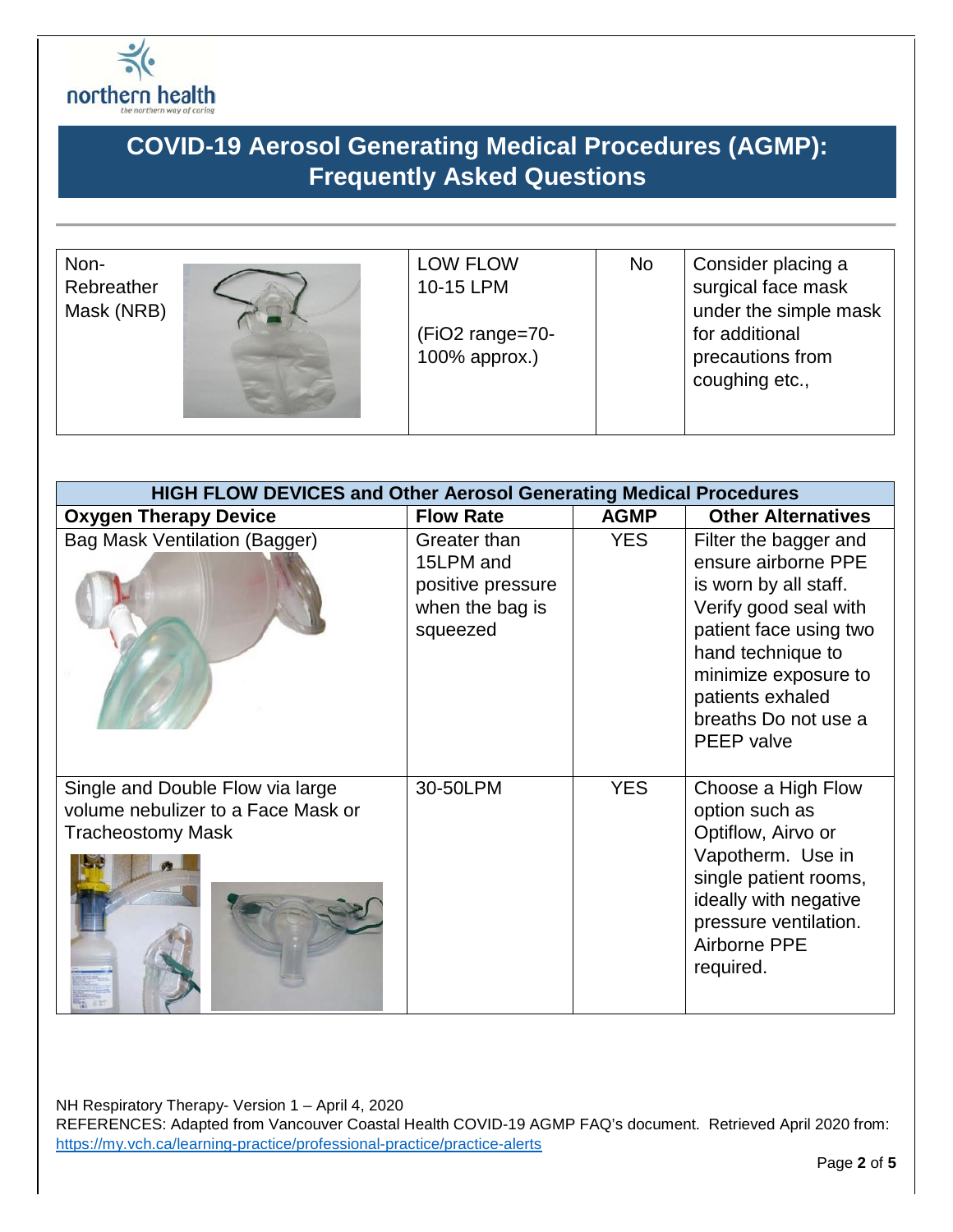

| Heated High Flow Humidity Systems -                    | Greater than     | YES **          | Use with caution:          |
|--------------------------------------------------------|------------------|-----------------|----------------------------|
| Optiflow, Airvo and                                    | 30LPM            | $***$           | ideally in negative        |
| Vapotherm                                              |                  | Considered      | pressure rooms and         |
|                                                        |                  | <b>AGMP</b> but | PPE requires airborne      |
| $20 \text{ } 40^{\circ}_{\text{D}}$<br><b>XO 31 UN</b> |                  | evidence is     | precautions. If no         |
|                                                        |                  | showing         | negative pressure          |
| $\circ$ $\circ$                                        |                  | that High       | room is available, then    |
|                                                        |                  | flow            | in isolation room with     |
|                                                        |                  | Oxygen          | door closed.               |
|                                                        |                  | may have        |                            |
|                                                        |                  | an              | **Maintain a high level    |
|                                                        |                  | important       | of vigilance for           |
|                                                        |                  | place in the    | intubation need in         |
|                                                        |                  | care            | patients with              |
|                                                        |                  | pathway of      | increasing or              |
|                                                        |                  | COVID-19        | "creeping" oxygen          |
|                                                        |                  | patients        | needs on High Flow.        |
|                                                        |                  |                 |                            |
| <b>Oxygen Therapy Device</b>                           | <b>Flow Rate</b> | <b>AGMP</b>     | <b>Other Alternatives</b>  |
| Nebulizer                                              | 6-10 LPM but     | <b>YES</b>      | Use MDI and Spacer         |
|                                                        | aerosolizes      |                 | for administration of      |
|                                                        | bronchodilators  |                 | bronchodilators            |
|                                                        |                  |                 | If medication is not       |
|                                                        |                  |                 | available in MDI format    |
|                                                        |                  |                 | and <b>must</b> be         |
|                                                        |                  |                 | nebulized, use a           |
|                                                        |                  |                 | negative pressure          |
|                                                        |                  |                 | room or isolation room     |
|                                                        |                  |                 | and airborne PPE.          |
|                                                        |                  |                 | Consider use of            |
|                                                        |                  |                 | <b>Respirgard Filtered</b> |
|                                                        |                  |                 | Nebulizer set.             |

NH Respiratory Therapy- Version 1 – April 4, 2020

REFERENCES: Adapted from Vancouver Coastal Health COVID-19 AGMP FAQ's document. Retrieved April 2020 from: <https://my.vch.ca/learning-practice/professional-practice/practice-alerts>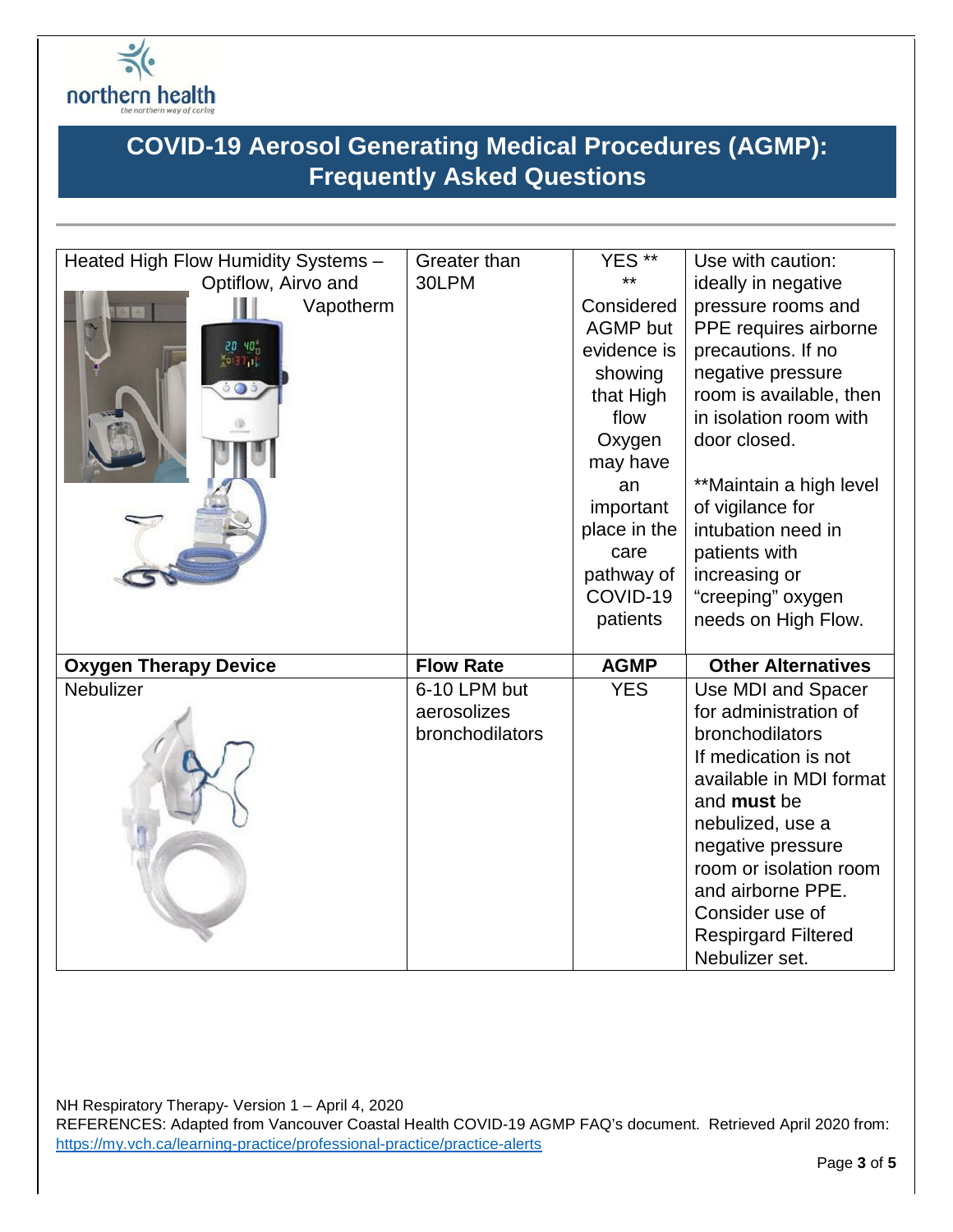

### **Q: What are the options for oxygen delivery for a COVID 19 suspected or positive patients requiring greater than 6 LPM nasal prongs?**

- An ICU consult (or consult with MRP at non acute sites) should be considered for all suspected and positive COVID 19 patients requiring greater than 6 LPM nasal prongs (or >50% oxygen) to assess for pending deterioration and to prepare for early intubation.
- If the patient is not an ICU candidate and requires greater than 6 LPM Nasal Prongs, High Flow Nasal Cannula is preferred for all patients in a private room. Airborne precautions, including N95 mask and eye protection are necessary.
- Other oxygen delivery options include: Simple Mask at 6-10 LPM or Non-Rebreather Mask at 10-15 LPM. These are not AGMP and require droplet and contact precautions. Consider a mask placed under the Non Rebreather/Simple mask on the patient.

#### **Q: What do I do for AGMPs for patients without suspected or confirmed COVID-19?**

All HCW should perform a point of care risk assessment (PCRA) prior to any AGMP to select the appropriate personal protective equipment (PPE) and environmental controls.

• At minimum, eye protection and a surgical or procedure mask is required for any staff member within two meters of procedures generating aerosols, *regardless of the patient's infection status.* 

#### **Q: What about other infection cases?**

Only essential AGMP should be performed on the following infection cases.

- Patients with known or suspected infection transmitted by the airborne route (tuberculosis, varicella zoster virus, measles).
- Patients with known or suspected viral hemorrhagic fever (e.g., Ebola)
- Patients with known or suspected influenza-like illness, novel respiratory pathogen, or for whom status of respiratory infection is unknown (including: novel/pandemic influenza, seasonal influenza, COVID-19, MERS and SARS coronavirus).